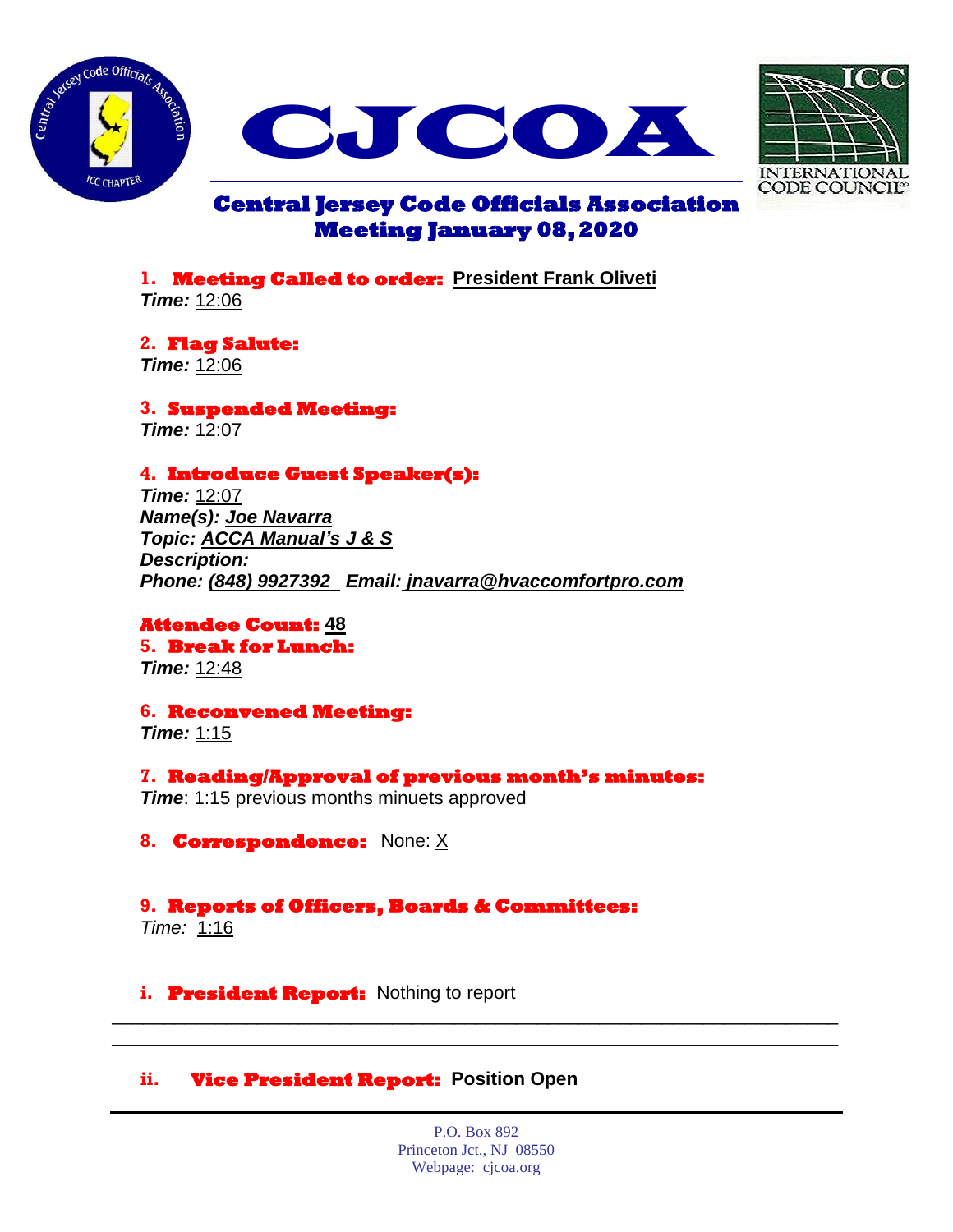## **iii.Secretary's report:** None X **John White**

#### **iv. Treasurers Report: Rich Perlman**

Account in Good Standing.

#### **v. Legislative: Rich Soltis**

Mentioned tiny homes on Vacant lands/Sprinklers/The processing of Electronic permits

\_\_\_\_\_\_\_\_\_\_\_\_\_\_\_\_\_\_\_\_\_\_\_\_\_\_\_\_\_\_\_\_\_\_\_\_\_\_\_\_\_\_\_\_\_\_\_\_\_\_\_\_\_\_\_\_\_\_\_\_\_\_\_\_\_\_\_\_\_\_ \_\_\_\_\_\_\_\_\_\_\_\_\_\_\_\_\_\_\_\_\_\_\_\_\_\_\_\_\_\_\_\_\_\_\_\_\_\_\_\_\_\_\_\_\_\_\_\_\_\_\_\_\_\_\_\_\_\_\_\_\_\_\_\_\_\_\_\_\_\_

\_\_\_\_\_\_\_\_\_\_\_\_\_\_\_\_\_\_\_\_\_\_\_\_\_\_\_\_\_\_\_\_\_\_\_\_\_\_\_\_\_\_\_\_\_\_\_\_\_\_\_\_\_\_\_\_\_\_\_\_\_\_\_\_\_\_\_\_\_\_ \_\_\_\_\_\_\_\_\_\_\_\_\_\_\_\_\_\_\_\_\_\_\_\_\_\_\_\_\_\_\_\_\_\_\_\_\_\_\_\_\_\_\_\_\_\_\_\_\_\_\_\_\_\_\_\_\_\_\_\_\_\_\_\_\_\_\_\_\_\_

**\_\_\_\_\_\_\_\_\_\_\_\_\_\_\_\_\_\_\_\_\_\_\_\_\_\_\_\_\_\_\_\_\_\_\_\_\_\_\_\_\_\_\_\_\_\_\_\_\_\_\_\_\_\_\_\_\_\_\_\_\_\_\_\_\_\_\_\_\_\_\_\_\_\_\_\_\_**

#### **vi. Bi-Laws:** None X **Mike Rodgers**

#### **vii. Education: Jim Hoey**

Next meeting- NJ Clean Energy Programs

| viii. Membership: | <b>Domenick Carderelli</b>  |
|-------------------|-----------------------------|
|                   | Total # of Members 157      |
|                   | Paid Members 124            |
|                   | <b>Associate Members 16</b> |
|                   | Life Members 17             |

### **ix. Good & Welfare: Lonnie Baldino**

Received thank you cards from, Bob Mahan, Mallory Mullen (CJCOA Scholarship), Shawn Strausbaugh (ICC), and Tom Moffat

### **x. Code Change Committee:**

- Building: **Mike Rodgers- 2018 Adopted**
- Electric: **Scott Hasson- None**
- Plumbing: **Robbie Bailey- No adoption of 2018**
- Fire: **Rich Soltis- None**

### **xi. Website: Domenick Carderelli Looking to train a replacement to run website for CJCOA**

## **xii. Scholarship: Joe Makowsky**

P.O. Box 892 Princeton Jct., NJ 08550 Webpage: cjcoa.org